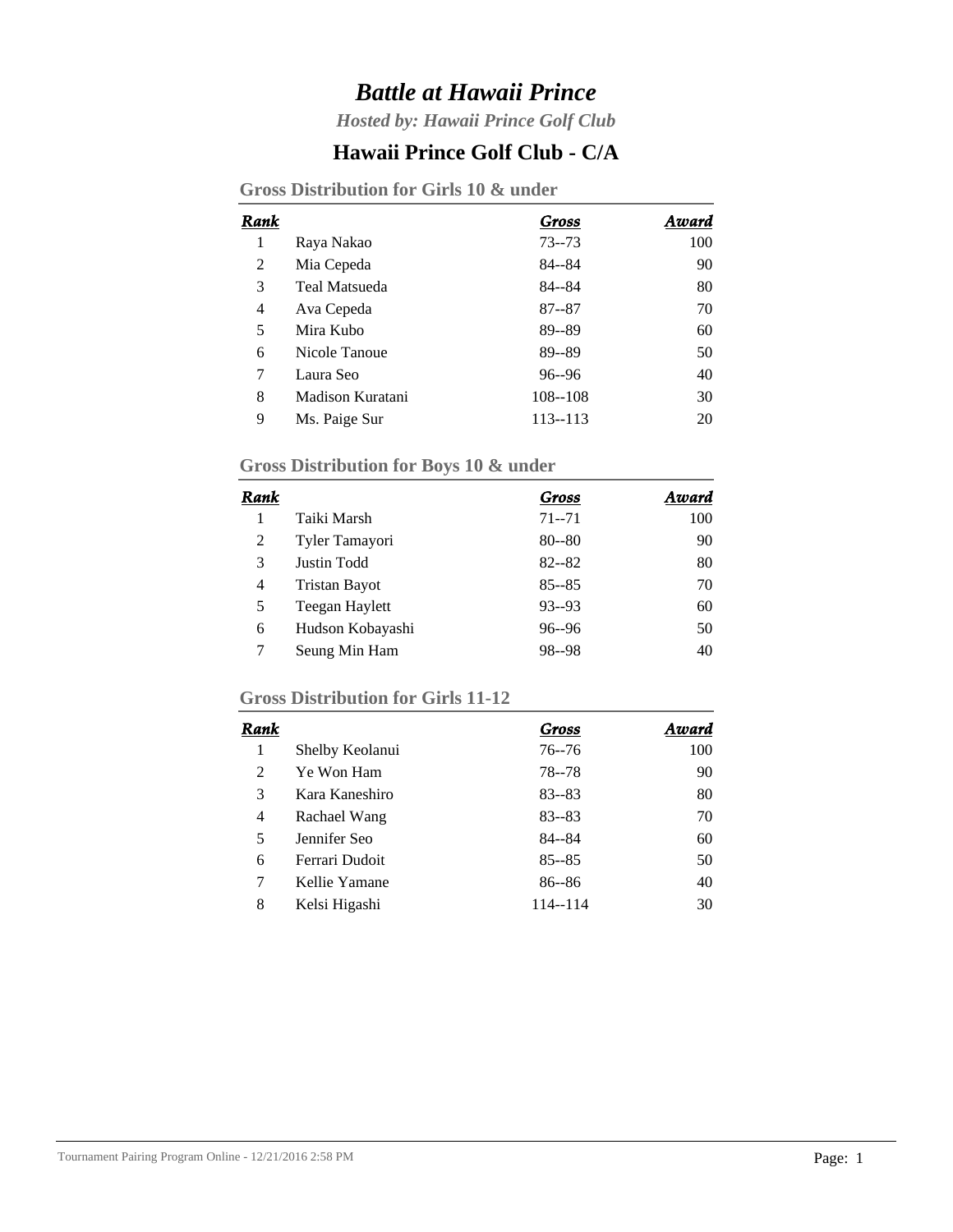# *Battle at Hawaii Prince*

*Hosted by: Hawaii Prince Golf Club*

### **Hawaii Prince Golf Club - C/A**

| Rank |                       | Gross       | Award |
|------|-----------------------|-------------|-------|
| 1    | Joshua Chung          | 66--66      | 100   |
| 2    | Marshall Kim Jr       | $74 - 74$   | 90    |
| 3    | Joshua Hayashida      | $75 - 75$   | 80    |
| 4    | Ranson Kaya           | $76 - 76$   | 70    |
| 5    | Dante Sharbaro        | $77 - 77$   | 60    |
| 6    | Dong Woo Im           | 78 - 78     | 50    |
| 7    | Dane Watanabe         | 79--79      | 40    |
| 8    | Jonathan Chung        | $80 - 80$   | 30    |
| 9    | Rayden Hara-Shimabuku | $83 - 83$   | 20    |
| 10   | Tristan Isidro        | $91 - 91$   | 10    |
| 11   | Chad Kunihisa         | $116 - 116$ | 5     |
| 12   | <b>Steve Park</b>     | 146--146    | 5     |
|      |                       |             |       |

**Gross Distribution for Boys 11-12**

#### **Gross Distribution for Girls 13-14**

| Rank          |                    | Gross     | Award |
|---------------|--------------------|-----------|-------|
|               | Samantha Matsunaka | 78 - 78   | 100   |
| $\mathcal{L}$ | Jae Eun Park       | $81 - 81$ | 90    |
| 3             | Reiko Shiraishi    | $84 - 84$ | 80    |
| 4             | Kiara Todd         | $86 - 86$ | 70    |
|               | Hunter Kobayashi   | $90 - 90$ | 60    |

#### **Gross Distribution for Boys 13-14**

| Rank |                     | Gross     | Award |
|------|---------------------|-----------|-------|
| 1    | Kelly Chinn         | $75 - 75$ | 100   |
| 2    | Davis Lee           | $76 - 76$ | 90    |
| 3    | <b>Jacob Torres</b> | $76 - 76$ | 80    |
| 4    | Kolbe Irei          | $77 - 77$ | 70    |
| 5    | Noah Koshi          | $80 - 80$ | 60    |
| 6    | Jake Sequin         | $81 - 81$ | 50    |
| 7    | Ryan Kong           | $82 - 82$ | 40    |
| 8    | Jacob Char          | $85 - 85$ | 30    |
| 9    | Yoon Ho Park        | $87 - 87$ | 20    |